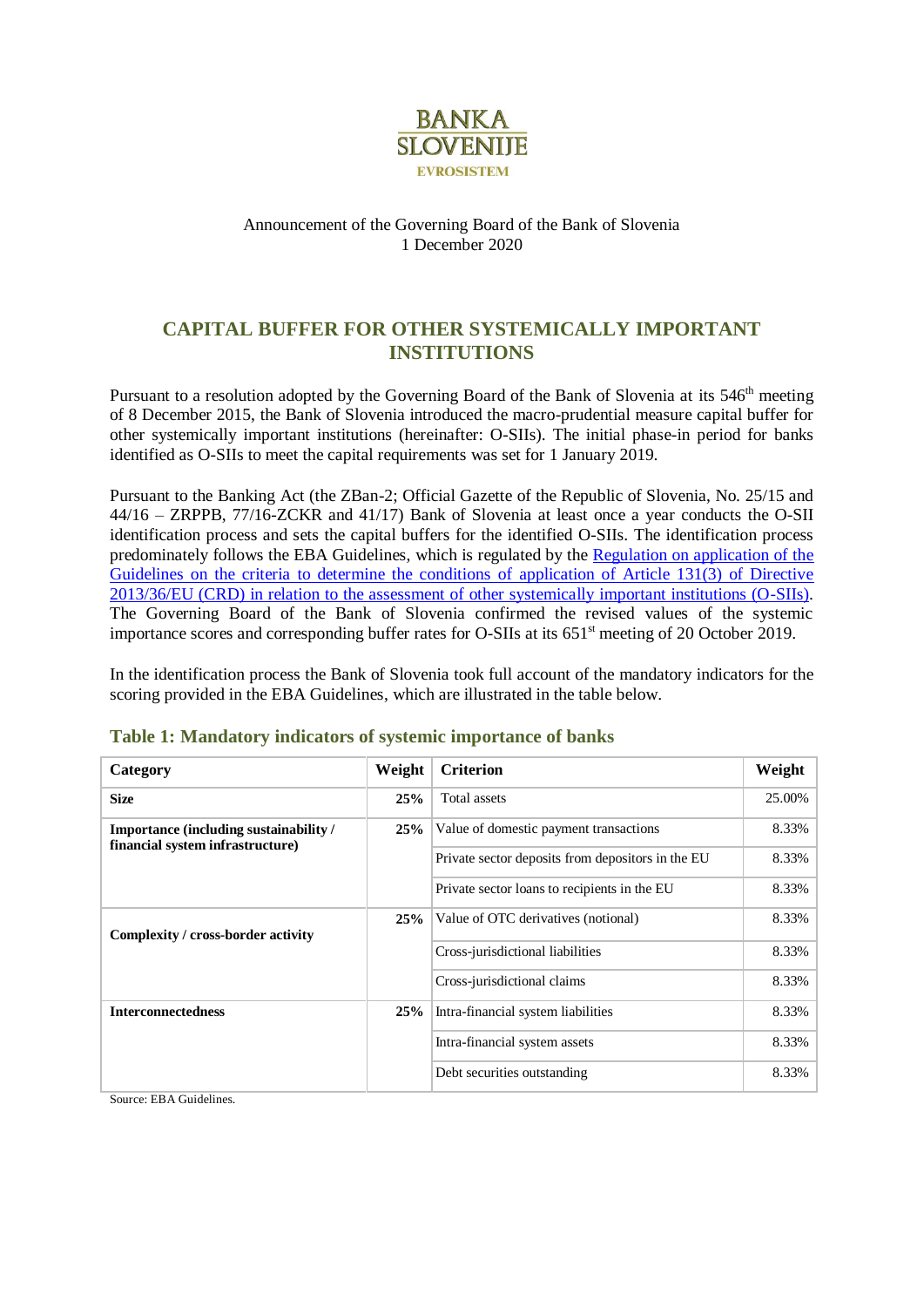The score was calculated in accordance with the guidance set out in point 8 of the EBA Guidelines:

- (a) by dividing the indicator value of each individual relevant entity by the aggregate amount of the respective indicator values summed across all institutions in the Member State (the "denominators");
- (b) by multiplying the resulting percentages by 10,000 (to express the indicator scores in terms of basis points);
- (c) by calculating the category score for each relevant entity by taking a simple average of the indicator scores in that category;
- (d) by calculating the overall score for each relevant entity by taking a simple average of its four category scores.

In the O-SII identification process Bank of Slovenia closely follows the methodology outlined in the EBA Guidelines with the exception of paragraph 9, which allows macroprudential authorities to raise the threshold for O-SII identification up to 425 basis points as a maximum. Namely, in 2017 the Bank of Slovenia decided to raise the threshold for the identification of O-SIIs from 350 to 500 basis points and, consequently, to adjust the number and buffer floor for each bucket (Article 2 of the Regulation on the determination of the buffer for other systemically important institutions, Official Gazette of the Republic of Slovenia, No. 96/15, 68/17). The decision on the floor methodology was informed by the systemic relevance scores of the banks gained on the basis on the EBA methodology. Additionally, certain criteria were followed in designing the bucket sizes, floor buffer rates for each bucket and the implementation of the capital requirements (please see table below). These include, but are not limited to equal width of the buckets; stable O-SII status, cyclical effects of structural instruments, comparability of buffer rate across institutions of similar size within the EU in order to ensure level of playing field, highest buckets should not be populated in order to incentivize institutions not to increase their systematic importance.

| <b>SCORE</b>  | <b>CAPITAL BUFFER</b> |
|---------------|-----------------------|
| $5400 -$      | 2.00%                 |
| 4700 - 5399   | 1.75%                 |
| $4000 - 4699$ | 1.50%                 |
| $3300 - 3999$ | 1.25%                 |
| $2600 - 3299$ | 1.00%                 |
| 1900 - 2599   | 0.75%                 |
| 1200 - 1899   | 0.50%                 |
| $500 - 1199$  | 0.25%                 |

#### **Table 2: Capital buffer rate**

Source: Regulation on the determination of the buffer for other systemically important institutions.

This year's number of identified O-SIIs was influenced by the merger of two O-SIIs (NKBM and Abanka). Given the new scores of systemic relevance in 2020, a higher buffer rate has been set for NKBM (0.50%), and a lower one for SID Banka (0.25%). The identified O-SIIs are expected to meet the capital requirement at the highest level of consolidation in Slovenia, through common equity Tier 1 capital.